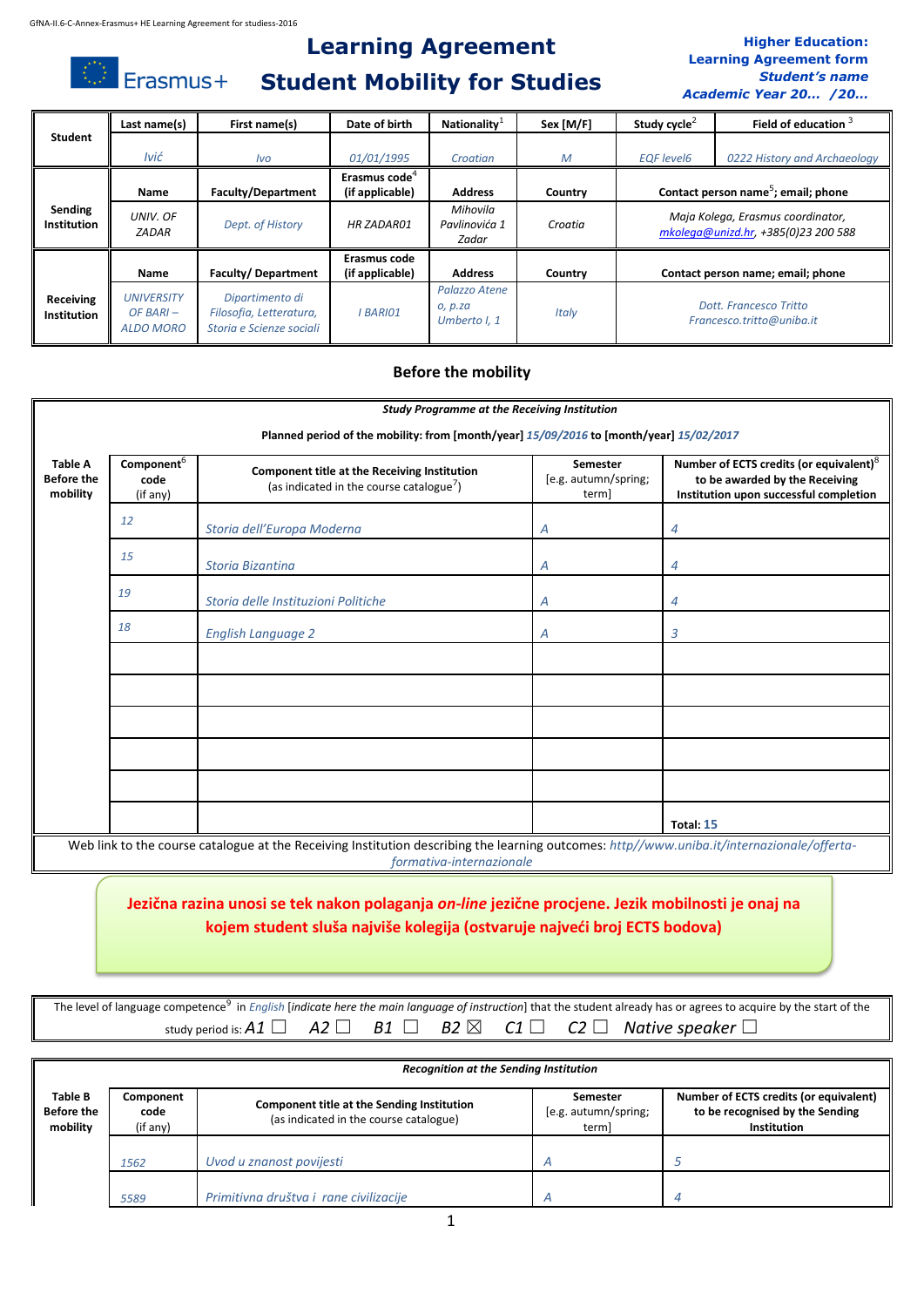### **Higher Education: Learning Agreement form** *Student's name Academic Year 20… /20…*

# $\circledcirc$  Erasmus+

| 4698                                                                                                                                                                                                        | Povijest Grčke | A |           |  |  |
|-------------------------------------------------------------------------------------------------------------------------------------------------------------------------------------------------------------|----------------|---|-----------|--|--|
| 5698                                                                                                                                                                                                        | Strani jezik 1 | А |           |  |  |
|                                                                                                                                                                                                             |                |   |           |  |  |
|                                                                                                                                                                                                             |                |   |           |  |  |
|                                                                                                                                                                                                             |                |   |           |  |  |
|                                                                                                                                                                                                             |                |   | Total: 15 |  |  |
| Provisions applying if the student does not complete successfully some educational components:<br>http://www.unizd.hr/Onama/Propisiidokumenti/tabid/59/language/hr-HR/Default.aspx (Pravilnik o mobilnosti) |                |   |           |  |  |

#### *Commitment*

By signing this document, the student, the Sending Institution and the Receiving Institution confirm that they approve the Learning Agreement and that they will comply with all the arrangements agreed by all parties. Sending and Receiving Institutions undertake to apply all the principles of the Erasmus Charter for Higher Education relating to mobility for studies (or the principles agreed in the Inter-Institutional Agreement for institutions located in Partner Countries). The Beneficiary Institution and the student should also commit to what is set out in the Erasmus+ grant agreement. The Receiving Institution confirms that the educational components listed in Table A are in line with its course catalogue and should be available to the student. The Sending Institution commits to recognise all the credits or equivalent units gained at the Receiving Institution for the successfully completed educational components and to count them towards the student's degree as described in Table B. Any exceptions to this rule are documented in an annex of this Learning Agreement and agreed by all parties. The student and the Receiving Institution will communicate to the Sending Institution any problems or changes regarding the study programme, responsible persons and/or study period. **Commitment Name Email Position Date Signature** Student 12/06/2016 **IVO IVI**ć in the **Indian Ivice of The Ivice of Student Student** 12/06/2016 **Ivic** 

|                                                                  | <b>IVO IVIC</b>      | $IIVICICUWSUUQUETIL-UIILU. III$ | мииет                     | TZ/UD/ZUID | .               |
|------------------------------------------------------------------|----------------------|---------------------------------|---------------------------|------------|-----------------|
| Responsible person <sup>to</sup> at<br>the Sending Institution   | <b>Hrvoie Horvat</b> | hhhorvat@unizd.hr               | Head of the<br>Department | 15/06/2016 | H Horvat        |
| Responsible person at the<br>Receiving Institution <sup>11</sup> | Niccolo Niccoli      | nniccolo@uniba.it               | Coordinator               | 16/06/2016 | Niccolo Niccoli |

## **During the Mobility**

|                                    | <b>Exceptional changes to Table A</b><br>(to be approved by e-mail or signature by the student, the responsible person in the Sending Institution and the responsible person in the Receiving Institution) |                                                                                                         |                                                     |                                            |                                 |                                                     |  |  |
|------------------------------------|------------------------------------------------------------------------------------------------------------------------------------------------------------------------------------------------------------|---------------------------------------------------------------------------------------------------------|-----------------------------------------------------|--------------------------------------------|---------------------------------|-----------------------------------------------------|--|--|
| Table A2<br>During the<br>mobility | Component<br>code<br>(if any)                                                                                                                                                                              | <b>Component title at the Receiving</b><br><b>Institution</b><br>(as indicated in the course catalogue) | <b>Deleted</b><br>component<br>[tick if applicable] | Added<br>component<br>[tick if applicable] | Reason for change <sup>12</sup> | Number of<br><b>ECTS</b> credits<br>(or equivalent) |  |  |
|                                    | 19                                                                                                                                                                                                         | Storia delle Instituzioni Politiche                                                                     | ⊠                                                   | $\Box$                                     |                                 | 4                                                   |  |  |
|                                    | 21                                                                                                                                                                                                         | Antichità e Instituzioni Medievali                                                                      | $\Box$                                              | ⊠                                          |                                 |                                                     |  |  |
|                                    |                                                                                                                                                                                                            |                                                                                                         | $\Box$                                              | $\Box$                                     |                                 |                                                     |  |  |
|                                    |                                                                                                                                                                                                            |                                                                                                         | $\Box$                                              | $\Box$                                     |                                 |                                                     |  |  |
|                                    |                                                                                                                                                                                                            |                                                                                                         | $\Box$                                              | $\Box$                                     |                                 |                                                     |  |  |
|                                    |                                                                                                                                                                                                            |                                                                                                         | $\Box$                                              | $\Box$                                     |                                 |                                                     |  |  |
|                                    |                                                                                                                                                                                                            |                                                                                                         | $\Box$                                              | П                                          |                                 |                                                     |  |  |

|                                    | <b>Exceptional changes to Table B (if applicable)</b><br>(to be approved by e-mail or signature by the student and the responsible person in the Sending Institution) |                                                                                      |                                                     |                                            |                                        |  |  |  |
|------------------------------------|-----------------------------------------------------------------------------------------------------------------------------------------------------------------------|--------------------------------------------------------------------------------------|-----------------------------------------------------|--------------------------------------------|----------------------------------------|--|--|--|
| Table B2<br>During the<br>mobility | Component<br>code<br>(if any)                                                                                                                                         | Component title at the Sending Institution<br>(as indicated in the course catalogue) | <b>Deleted</b><br>component<br>[tick if applicable] | Added<br>component<br>[tick if applicable] | Number of ECTS credits (or equivalent) |  |  |  |
|                                    |                                                                                                                                                                       |                                                                                      |                                                     |                                            |                                        |  |  |  |
|                                    |                                                                                                                                                                       |                                                                                      |                                                     |                                            |                                        |  |  |  |
|                                    |                                                                                                                                                                       |                                                                                      |                                                     |                                            |                                        |  |  |  |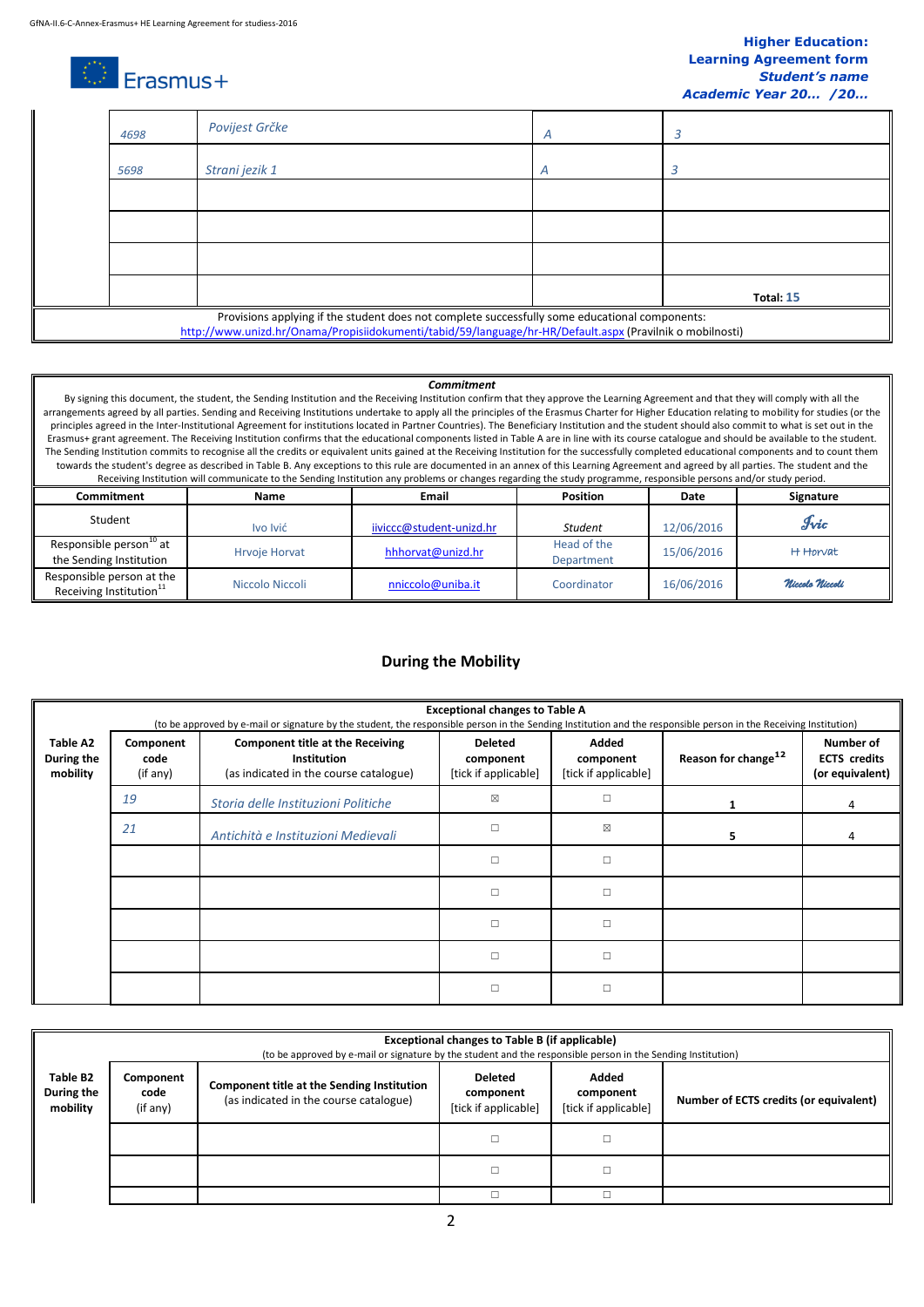### A T Erasmus+

**Izmjene je potrebno poslati na potpis samo Odjelu na koji se odnose. Skenirani potpisi su prihvatljivi.**

**"After the mobility" dio koji se sastoji od prijepisa ocjena i potvrde ostvarenih datuma mobilnosti popunjava i ovjerava inozemni koordinator kojem se student mora javiti prije odlaska. Student je dužan pobrinuti se da se upišu stvarni datumi mobilnosti te poštivati datume iz ugovora o financiranju.** 

## **After the Mobility**

*Transcript of Records at the Receiving Institution*

**Start and end dates of the study period: from [day/month/year] ……………. to [day/month/year] …………….**

| <b>Table C</b> | Component |                                              | Was the component        | <b>Number of ECTS</b> | <b>Grades received</b> |
|----------------|-----------|----------------------------------------------|--------------------------|-----------------------|------------------------|
| After the      | code      | Component title at the Receiving Institution | successfully completed   | credits               | at the Receiving       |
| mobility       | (if any)  | (as indicated in the course catalogue)       | by the student? [Yes/No] | (or equivalent)       | Institution            |
|                |           |                                              |                          |                       |                        |
|                |           |                                              |                          |                       |                        |
|                |           |                                              |                          |                       |                        |
|                |           |                                              |                          |                       |                        |
|                |           |                                              |                          |                       |                        |
|                |           |                                              |                          |                       |                        |
|                |           |                                              |                          |                       |                        |
|                |           |                                              |                          |                       |                        |
|                |           |                                              |                          |                       |                        |
|                |           |                                              |                          |                       |                        |
|                |           |                                              |                          |                       |                        |
|                |           |                                              |                          |                       |                        |

|                                         |                                                                                     | Transcript of Records and Recognition at the Sending Institution                                   |                                                                |                                                                           |  |  |  |  |  |
|-----------------------------------------|-------------------------------------------------------------------------------------|----------------------------------------------------------------------------------------------------|----------------------------------------------------------------|---------------------------------------------------------------------------|--|--|--|--|--|
|                                         |                                                                                     |                                                                                                    |                                                                |                                                                           |  |  |  |  |  |
|                                         | Start and end dates of the study period: from [day/month/year]  to [day/month/year] |                                                                                                    |                                                                |                                                                           |  |  |  |  |  |
| <b>Table D</b><br>After the<br>mobility | Component<br>code<br>(if any)                                                       | Title of recognised component at the Sending Institution<br>(as indicated in the course catalogue) | <b>Number of ECTS credits</b><br>(or equivalent)<br>recognised | Grades registered at the<br><b>Sending Institution</b><br>(if applicable) |  |  |  |  |  |
|                                         |                                                                                     |                                                                                                    |                                                                |                                                                           |  |  |  |  |  |
|                                         |                                                                                     |                                                                                                    |                                                                |                                                                           |  |  |  |  |  |
|                                         |                                                                                     |                                                                                                    |                                                                |                                                                           |  |  |  |  |  |
|                                         |                                                                                     |                                                                                                    |                                                                |                                                                           |  |  |  |  |  |
|                                         |                                                                                     |                                                                                                    |                                                                |                                                                           |  |  |  |  |  |
|                                         |                                                                                     |                                                                                                    |                                                                |                                                                           |  |  |  |  |  |
|                                         |                                                                                     |                                                                                                    |                                                                |                                                                           |  |  |  |  |  |
|                                         |                                                                                     |                                                                                                    |                                                                |                                                                           |  |  |  |  |  |
|                                         |                                                                                     |                                                                                                    | Total:                                                         |                                                                           |  |  |  |  |  |